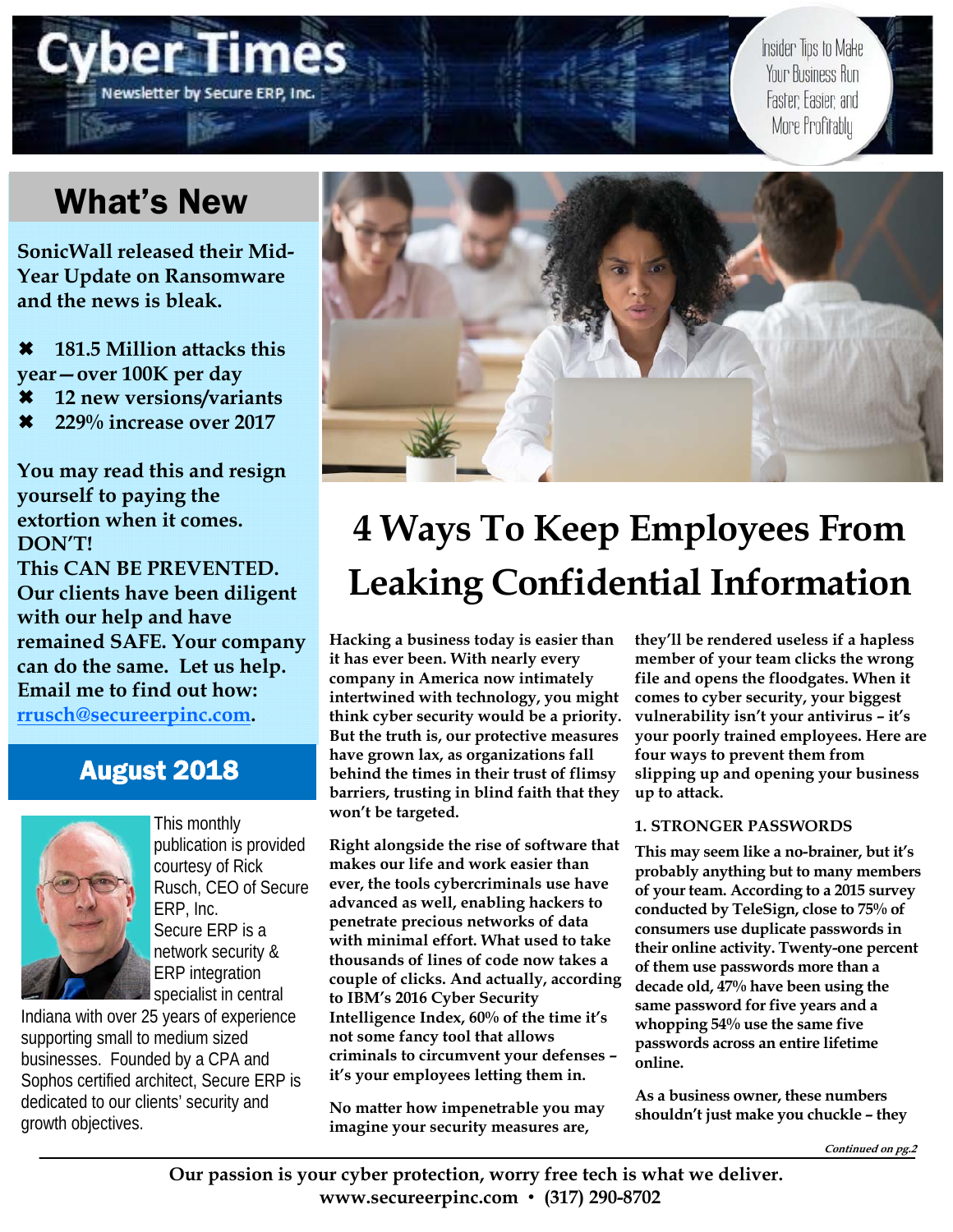**should make you mad. It may be that the entirety of your company's data, everything you've worked so hard to build over years of blood, sweat and tears, could be guarded behind a password as simple as "123456."** 

**Make sure you train your employees on safe password practices. That means mandatory password changes to key business accounts every few months, each of them containing letters, numbers and symbols, preferably without any real words at all. It's a small change, but it can drastically increase your odds against data breaches.** 

### **2. MAKE CYBER SECURITY PART OF YOUR COMPANY POLICY**

**If your business is going to survive a digital onslaught, safe online practices for your employees need to be more than a recommendation. They need to be mandatory company policies. Every new and existing employee needs to know what's expected of them and what the consequences will be if they deviate from guidelines. For example, when an update comes through for a key piece of software, it needs to be installed immediately. Have a set procedure in place for them to follow if they encounter a suspicious e-mail or potentially malicious link. These and other practices, when set in stone, ensure that employees remain personally invested in protecting your company.** 

**"60% of the time, it's not some fancy tool that allows criminals to circumvent your defenses it's your employees letting them in."** 



### **3. CONDUCT A SECURITY AUDIT**

**The best way to suss out any employee vulnerabilities, though, will always be to do a thorough security audit of all your systems. This means investigating the hardware and software you're using on a daily basis, sure, but most importantly, you need to analyze the habits of your personnel and whether or not they're complying with your high standards of cyber security.** 

### **4. TRAIN YOUR PEOPLE**

**As they say, forewarned is forearmed. This is never truer than when defending your business from data breaches. With comprehensive cyber security awareness training, outlining everything from the biggest digital threats to post-breach best practices, you can turn your biggest security liability into your greatest defense. If employees know the ins and outs of hackers' tricks, it becomes exponentially more difficult for hackers to trick them and find a way into your network.** 

**With all four of these steps, it can be difficult to determine just how to implement these policies within your organization – much less what should be included – but luckily, we can help. Contact us to find out how we can help you put a strong data security employee training program in place and patch any holes in your barriers before they become an issue.** 

# **FREE Report: 12 Little-Known Facts Every Business Owner Must Know About Data Backup And Disaster Recovery**

### **PROTECT YOUR DATA**

"12 Little-Known Facts Every **Business Owner Must Know** About Data Backup, **Security And** Disaster Recovery'

**Discover What Most IT Consultants** Don't Know Or Won't Tell You **About Backing Up Your Data And Recovering It After A Disaster** 

### **You will learn:**

- **The only way to know for SURE your data can be recovered if lost, corrupted or deleted yet fewer than 10% of businesses have this in place.**
- **7 things you should absolutely demand from any off-site backup service.**
- **Where many backups fail and give you a false sense of security.**
- **The No. 1 cause of data loss that businesses don't even think about until their data is**

**Claim Your FREE Copy Today at www.secureerpinc.com/protect-data**

**Our passion is your cyber protection, worry free tech is what we deliver. www.secureerpinc.com** • **(317) 290-8702**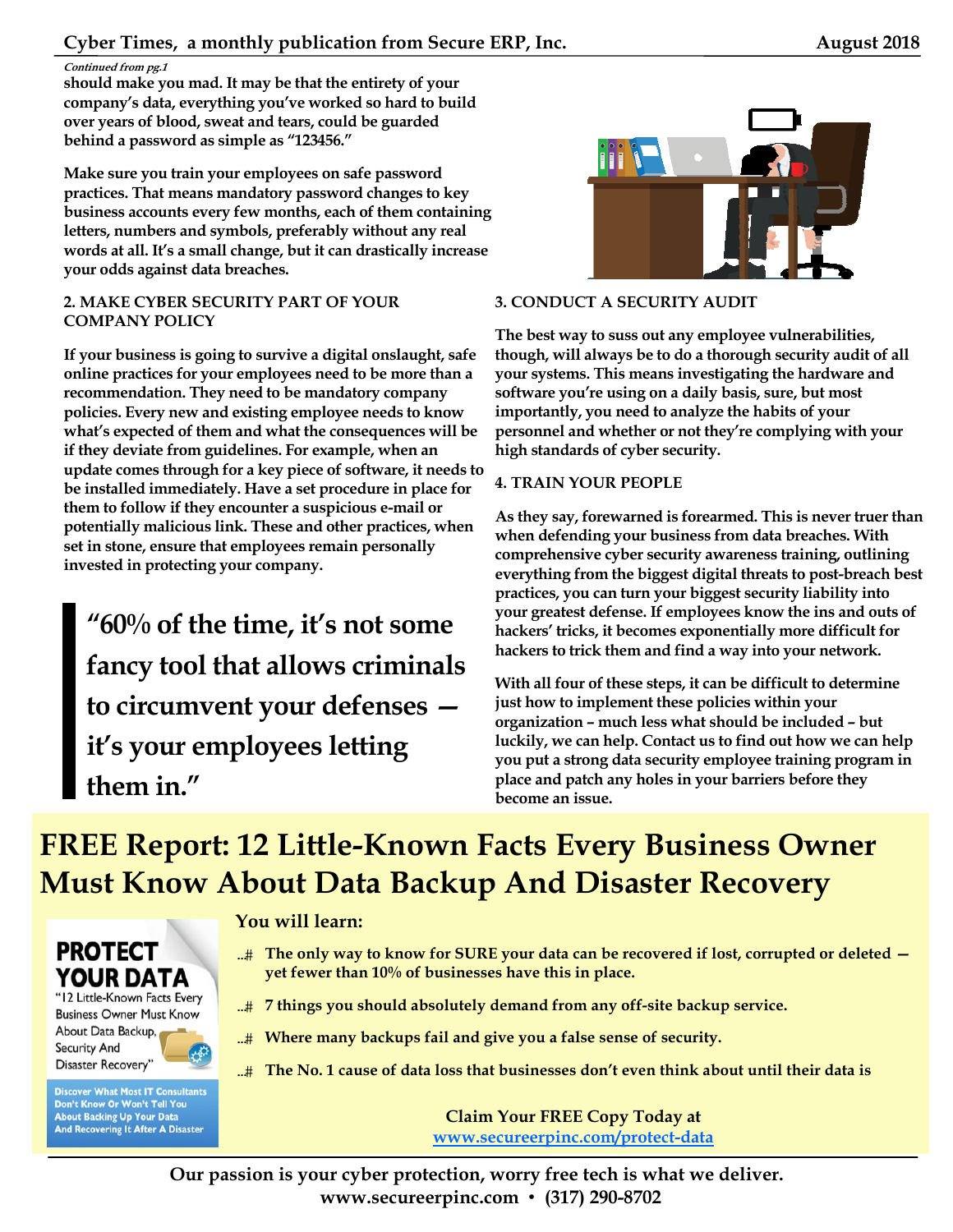## Cyber Security TIPs

### **Shadow Data —What is it?**

**If you allow your employees to install free applications like DropBox, you may find out just how much indigestion you'll get from Shadow Data.** 



**Any company data that's not in the company's direct control is considered Shadow Data. This could be on unknown file sharing sites, mobile devices or USB flash drives. There may be no malicious intent by the employee, but nevertheless this data is subject to loss to cyber criminals or simple data loss as there's no backup.** 

**Perform a survey of your employees asking IF these apps are in use and ask WHY they need them. Work with your cyber security expert, Secure ERP, to use a safe alternative to keep your employees productive and prevent loss of company assets, YOUR DATA.** 

**Secure ERP can help you find & keep your data from going over to the "Dark Side."** 

# **Ways To Make Your Business**<br>Money While You Sleep<br>*Z Z z s spective clients, convert them to customers, coll*



**Think about the way your business runs. You attract prospective clients, convert them to customers, collect the money, cultivate repeat business and encourage customers to refer other prospective clients. While each of these steps entails specific challenges, one of your main goals as an entrepreneur should be to automate as many of these steps as possible. This way, you can generate income while you sleep.** 

**Here are a few key ways to implement systems that perpetuate your business without your involvement.** 

**continued business.** 

**money.** 

**MAKE MONEY ON THE REFILLS. We're talking primarily about businesses that produce tangible goods here. Think Keurig coffee makers and HP printers. In these cases, once consumers own your brand of device, you're guaranteed their** 

**5. BECOME THE MIDDLEMAN.** 

**6. BECOME A TEACHER.** 

**7. BECOME AN INVESTOR.** 

**Find a way to broker business and let other folks do the work for you. Becoming an Amazon affiliate is a great example. You link to their site, they sell, and you make** 

**Look at your business and find ways to teach other entrepreneurs how to acquire the skills necessary for opening their own business modeled on yours. It's another way to position yourself as an authority, enhancing the credibility of your brand, and it can be a great way to cash in on the educational aspects of your expertise.** 

**Money makes money, but it's important that you're careful about how you invest as an entrepreneur. Look at your clients and assess their needs. Find a company (in addition to yours) that addresses those needs and invest there. This way, you forge a bond between your company and another, but you cement your position as the business that caters to your clients'** 

### **1. MAKE YOURSELF INTO A PRODUCT.**

**Once you've found success, you should look for opportunities to promote yourself as a brand. Position yourself as the authority in your niche and develop products like videos or books that share your secrets to success.** 

### **2. DO FEWER THINGS.**

**It's impossible to automate aspects of your business if you insist on doing everything yourself. You need to train your staff to handle certain aspects of your business. The best way to do this is to simplify your output. Look at McDonald's. They do basically five things: burgers, fries, chicken, salad, and soda. They package these things differently and sell them in different combinations, but the simplicity is what allows them to reproduce the menu in locations all over the world. Identify your strengths, streamline your offerings, and focus on the items you can train your staff to replicate.** 

### **3. CREATE CONTINUITY.**

**Billing for each service or product you supply is volatile, because both your revenue and your client's expenses vary wildly. Instead, consider selling a subscription at a flat rate – with maximum quality and minimal hassle, it's the ultimate win-win for both you and your clients.** 

### **4. SELL YOUR SYSTEM CHEAP AND**



**MIKE MICHALOWICZ (pronounced mi-KAL-o-wits) started his first business at the age of 24, moving his young family to the only safe place he could afford – a retirement building. With no experience, no contacts and no savings, he systematically bootstrapped a multimillion-dollar business. Then he did it again. And again. Now he is doing it for other entrepreneurs. Mike is the CEO of Provendus Group. He is also a former small-business columnist for The Wall Street Journal; MSNBC's business makeover expert; a keynote speaker on entrepreneurship; and the author of the cult classic book The Toilet Paper Entrepreneur. His newest book, The Pumpkin Plan, has already been called "the next E-Myth!" For more information, visit** 

**Our passion is your cyber protection, worry free tech is what we deliver. www.secureerpinc.com** • **(317) 290-8702**